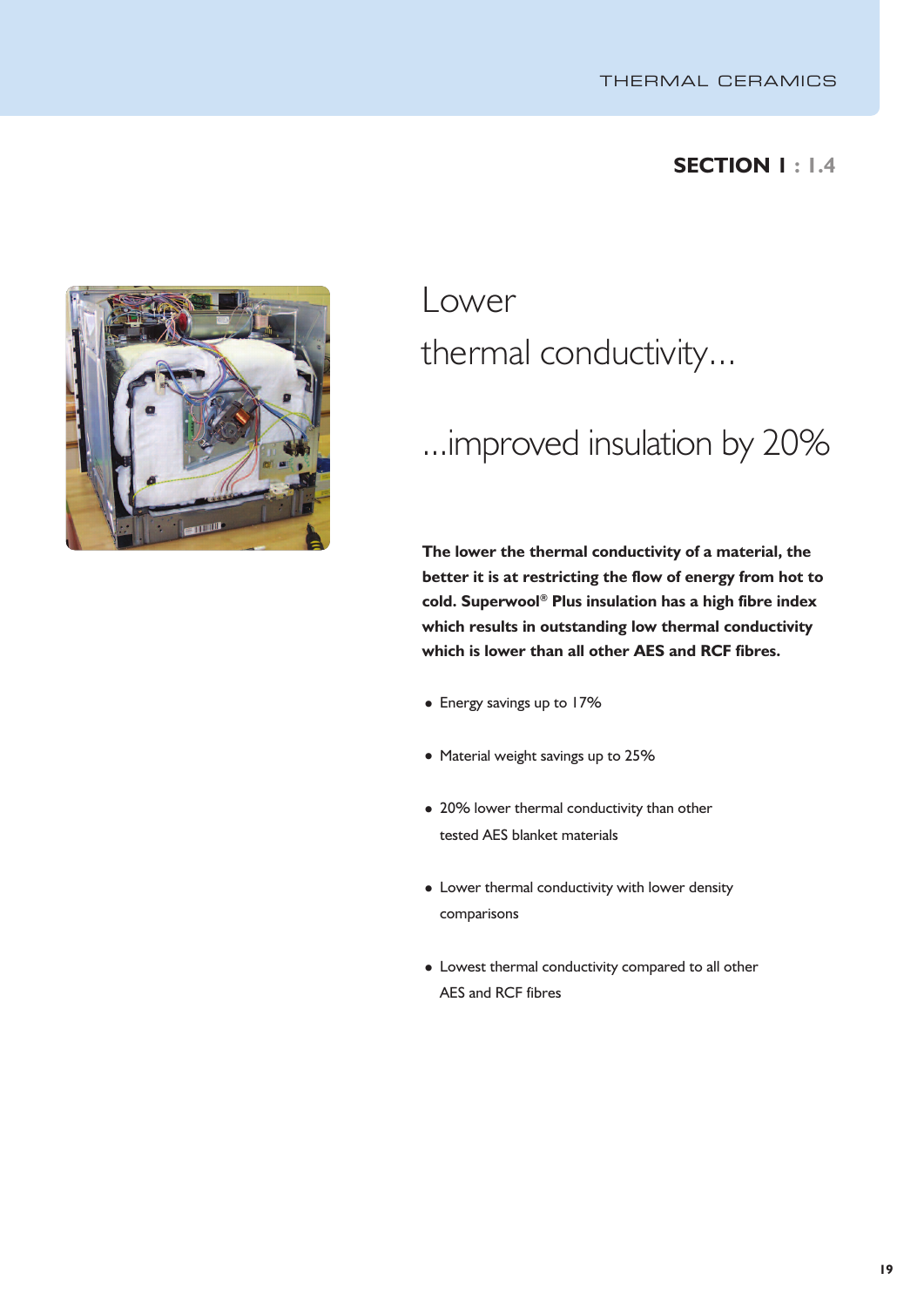

### **The effect high fibre index has on thermal conductivity**

The thermal conductivity of Superwool ® **Plus** fibre is 20% better than other AES blanket materials. This is due to the large surface area of fibres available for blocking the transmission of thermal radiation and the lack of shot particles that can provide a shortcut path for conduction.

**The improvement in thermal conductivity results in a 96kg/m3 density Superwool** ® **Plus blanket providing an equivalent insulation to a 128kg/m3 (8lbs/ft3 ) blanket of the best competitor AES material.**

The advantage of Superwool ® **Plus** fibre is even more distinct in comparison to other brands of AES fibre which tend to have high shot content and coarse fibres, neither of which are beneficial for blocking high temperature thermal radiation.

The high fibre index in Superwool ® **Plus** blanket provides outstanding low thermal conductivity.

#### **Thermal conductivity - the lower the better, but why?**

As previously defined, the thermal conductivity of a material is a measure of its ability to conduct energy (heat). The lower the thermal conductivity of a material, the better it is at restricting the flow of energy from hot to cold.

For a given thickness of insulation, the material with a lower thermal conductivity will give a greater temperature difference between the hot and cold faces and resulting in less energy loss.



*Graph showing the effect of high fibre index (low shot content) which gives the blanket a very low thermal conductivity.*

*Measurements conducted using ASTM C-201 testing methods. (see page 31 for more details).*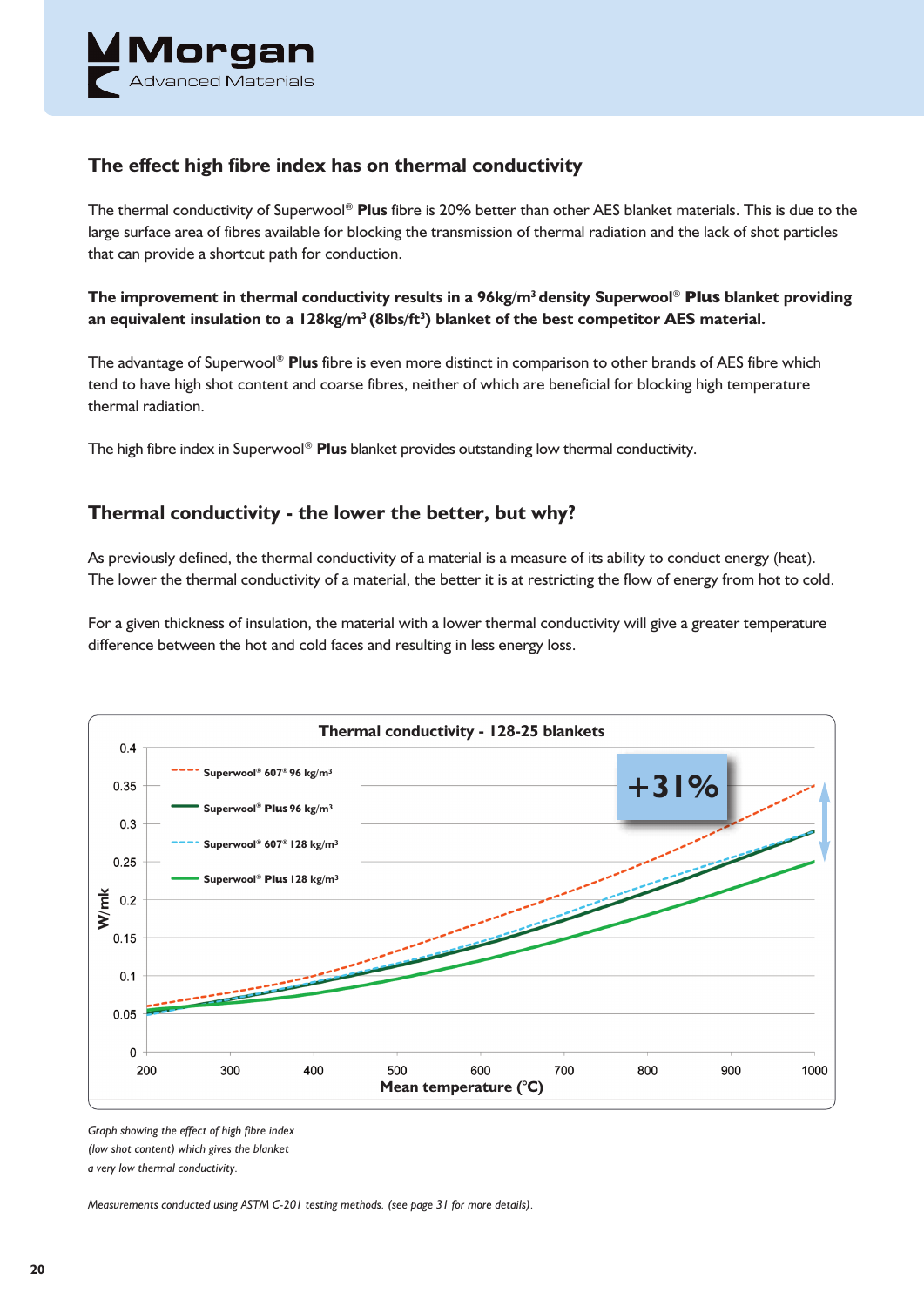### **How lower thermal conductivity relates to energy saving**

All businesses around the world are increasingly aware of the urgent need to make better use of the world's energy resources.

Improved energy efficiency is often the most economic and readily available means of reducing greenhouse gas emissions.

The demand for energy worldwide continues to increase year by year and the 2009 World energy outlook predicted the numbers would continue to rise.

Lower thermal conductivity ultimately leads to reduced energy losses. Morgan Thermal Ceramics tested different types of blanket, all at 128kg/m $^3$  (8lbs/ft $^3$ ). The results set out in the chart below show the percentage improvement in energy saved by Superwool ® **Plus** and the percentage relative to the measured thermal conductivity of the fibres.

At 1000°C (1832°F) our results show a competitor AES blanket has approximately 31% higher thermal conductivity compared to Superwool ® **Plus** fibre. This means Superwool ® **Plus** fibre provides a 31% saving in energy transmitted compared to the competitor AES blanket and up to 16% compared to standard Superwool ® 607® blanket.